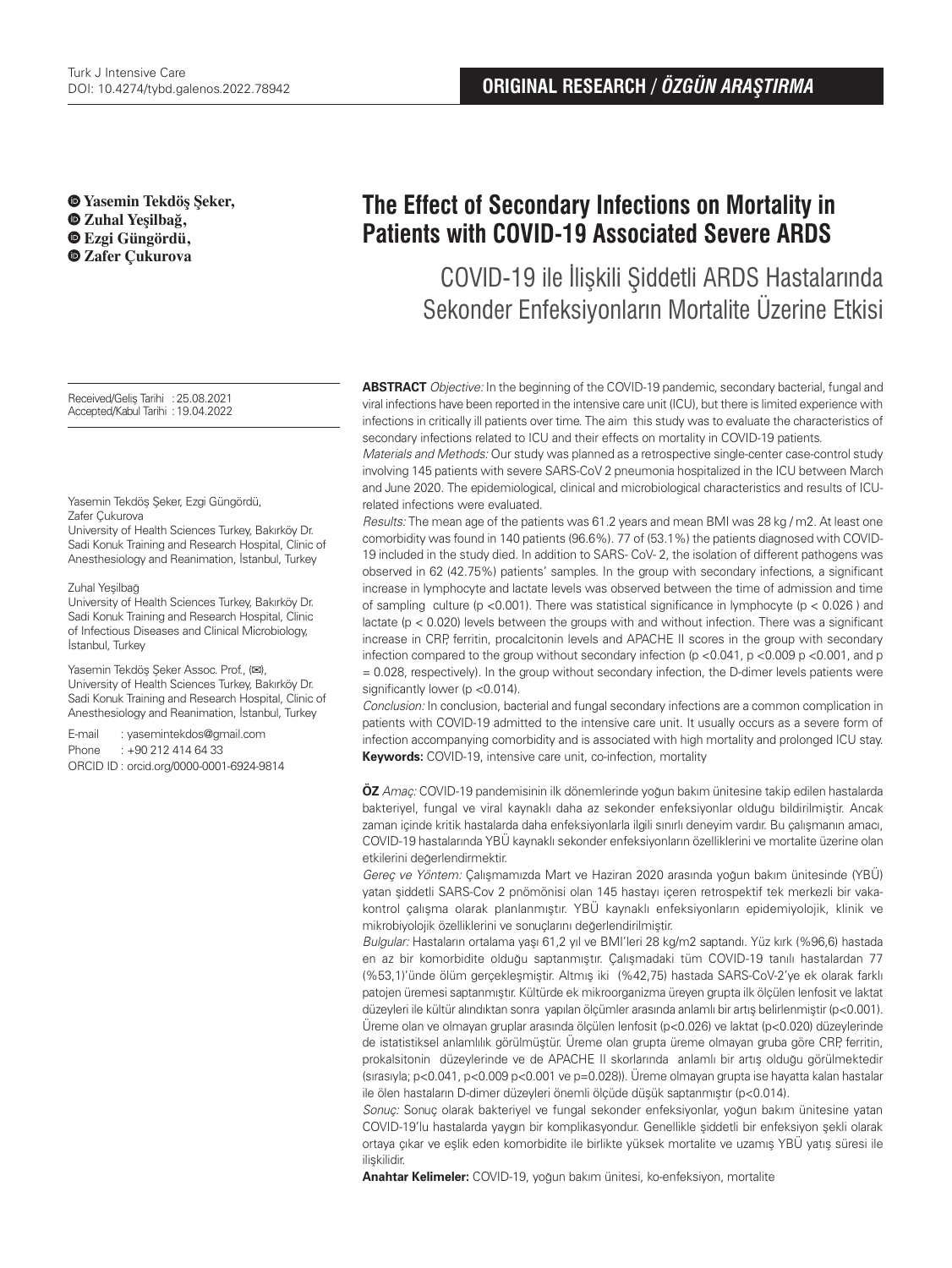## **Introduction**

COVID-19 pandemic is spread over the world starting from Wuhan in December 2019 (1). The SARS-CoV-2 virus, an enveloped RNA betacoronavirus, is responsible for the infection. Fever, cough and respiratory failure are known as its most common symptoms (2). Advanced age and the presence of chronic diseases have been associated with a worse prognosis and higher mortality in patients diagnosed with COVID-19 (3). In addition to the disease, different levels of bacterial or fungal co-infection have been observed in other respiratory viruses such as influenza, MERS, and SARS-CoV-1; it is thought that this situation may result in more serious problems in infectious diseases (4). Infections are among the most important causes of mortality, especially in patients followed up in the intensive care unit. Comorbidities, age of the patients and invasive procedures applied in intensive care units cause an increase in development of infection in these patients. After the acute inflammatory reaction and pulmonary tissue damage caused by viral infections, a repair phase occurs in the lung tissue. Therefore, bacterial co-infection may develop following viral infection and this may cause an increase in mortality rate (5). Recognition of the SARS-CoV-2 infection is important to ensure implementation of appropriate infection control procedures and administration of appropriate antiviral therapy (6-8).

In this study it is aimed to determine the secondary infection rate, distribution of causative agents of these infections, selection of antibiotics for treatment and resistance patterns of microorganisms in patients with ARDS secondary to SARS-CoV-2 viral pneumonia who followed-up in ICU and analyze the effects of secondary infection on mortality and morbidity retrospectively.

## **Materials and Methods**

Our study was initiated by obtaining the approval of the clinical local ethical committee of University of Health Sciences Turkey, Bakırköy Dr. Sadi Konuk Training and Research Hospital dated 08/06/2020, numbered 2020/248. Patients aged 18 years and older who applied to the emergency department of our hospital, whose PCR positivity was detected in the nasopharyngeal swab and who were followed up in the intensive care unit for at least 72 hours were included in the study (between March 16, 2020 and June 1, 2020). The data of the patients were obtained by scanning of files in the electronic system and archive of the infection control committee. Infections in patients are classified according to the definition of healthcareassociated infections. Patients who had infection within the first 48 hours of admission to intensive care unit or patients transferred from another clinic and had hospital infection at the time of acceptance to ICU were excluded from the study. The data of patients was recorded during the follow-up in the intensive care unit or in other departments to where they were transferred. The data were recorded via case follow-up forms by observing the patients until the date of discharge or death.

#### Statistical Analysis

SPSS 27.0 (IBM Corporation, Armonk, New York, United States) and PAST 3 (Hammer, Ø., Harper, D.A.T., Ryan, P.D. 2001. Paleontological statistics) programs were used in the analysis of variables. The suitability of univariate data to normal distribution was evaluated using the Shapiro-Wilk francia test, while variance homogeneity was evaluated with the Levene test. Mardia (Dornik and Hansen omnibus) test was used for normal distribution of multivariate data, while Box-M test was used for variance homogeneity. Independent-Samples T test was used together with Bootstrap results, while Mann-Whitney U test was used together with Monte Carlo results in comparing the two indepent groups in term of quantitative data. Wilcoxon Signed Ranks Test was used with Monte Carlo results to compare dependent quantitative variables and duplicate measurements. Comparison of categorical variables was tested with Pearson Chi-Square and Fisher Exact Monte Carlo Simulation techniques, and the column proportions were compared with each other and expressed according to the Benjamini-Hochberg corrected p value results. Quantitative variables were expressed as mean (standard deviation) and Median (Percentile 25 / Percentile 75) in the tables, while categorical variables were shown as n (%). Variables were analyzed at a 95% confidence level, and a p value of less than 0.05 was considered significant.

## **Results**

A total of 145 patients diagnosed with COVID-19 pneumonia [55 (37.9%) female and 90 (62.1%) male] were included in the study. The mean age of the patients was 61.18  $\pm$  16 years, and the mean body mass index (BMI)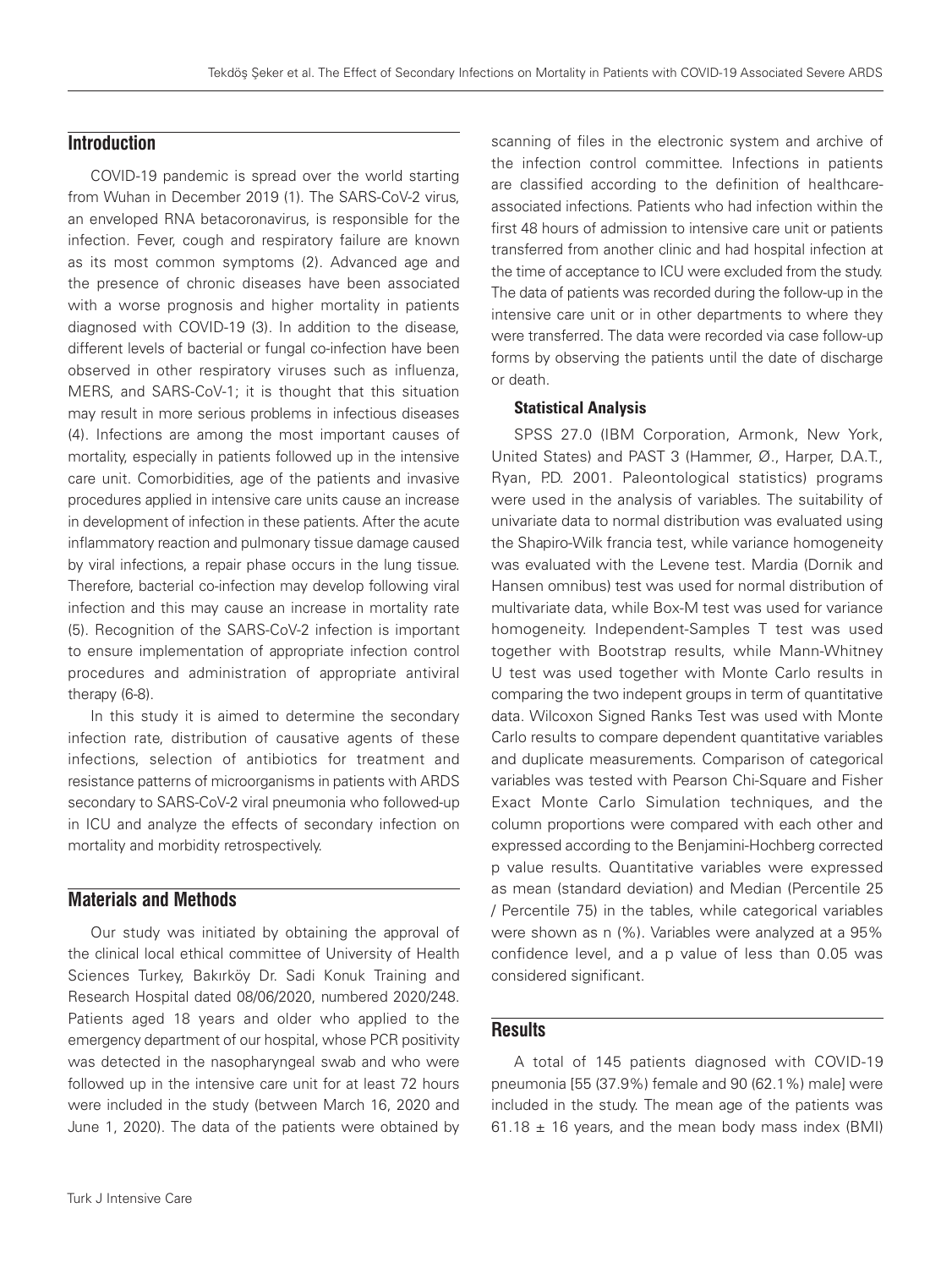level was 28.04±5.8 kg / m2. At least one comorbidity was found in 140 (96.6%) patients. The most common comorbidities are hypertension (HT) (34.3%) and diabetes mellitus (DM) (26.4%), and 15.7% of the patients had HT + DM diagnosis together. Different pathogens were isolated in 62 patients in addition to SARS-CoV-2. Secondary infections that developed on the basis of all SARS-CoV-2 related pneumonia were hospital-acquired infections (The earliest occurrence of secondary infections was detected at the 48th hour of intensive care admission.). 13 patients had positive endotracheal aspirate (ETA) cultures (VAP), 56 patients had positive blood cultures, 13 patients had positive urine cultures, 16 patients had positive ETA and blood cultures (simultaneously), 8 patients had positive blood, urine and ETA cultures (simultaneously), 2 patients had positive ETA and urine cultures (simultaneously), and 2 patients had positive blood and urine cultures (simultaneously) Table 1).

There was no difference between the patients with or without secondary infection in terms of age, gender, BMI, presence of comorbidity, duration of mechanical ventilation and length of stay (Table 2). Tocilizumab was administered to 44 of 62 patients whose causative agent could be isolated. (The mean PC value of the patients using Tocilizumab was  $4.2 \pm 1.2$  ng/mL and Ferritin  $\geq 700$  mg/dL.)

The first Acute Physiology and Chronic Health Evalotion (APACHE) II and Sequential Organ Failure (SOFA) scores, Creactive protein (CRP), white blood count (WBC), neutrophil, procalsitonin (PCT), lactate, lactate dehydrogenase (LDH) and D-dimer levels were found to be similar in patients with or without infection. However, the lymphocyte level of the patients with secondary infection was found to be lower (0.35 vs 0.53, p=0,026). It was determined that the patients with secondary infection had higher APACHE II scores and higher PCT levels at the time of sampling for culture (p  $<$ 0.001 and  $p = 0.028$ , respectively).

77 (53.1%) of the patients hospitalized with the diagnosis of COVID-19 pneumonia in the intensive care unit did not survive. All of the patients who died had at least one comorbidity (p <0.021). No difference was found between patients who died or survived in terms of age, gender, BMI, sources of infection, APACHE II and SOFA scores (p>0.005) (Table 3). Comparison of the changes in the data of the patients in terms of the presence of secondary infection is shown at Table 4.

| Table 1. Demographic characteristics, pathogens and focus |                  |                        |
|-----------------------------------------------------------|------------------|------------------------|
|                                                           | Mean<br>(SD)     | Median<br>(min/max)    |
| Age                                                       | 61.18<br>(16.00) | 61<br>(18/100)         |
| <b>BMI</b>                                                | 28.04<br>(5.80)  | 27.34<br>(16.65/50.78) |
|                                                           | n                | ℅                      |
| Gender                                                    |                  |                        |
| Female                                                    | 55               | 37,9%                  |
| Male                                                      | 90               | 62,1%                  |
| <b>Mortality</b>                                          |                  |                        |
| Alive                                                     | 68               | 46,9%                  |
| <b>Exitus</b>                                             | 77               | 53,1%                  |
| <b>Secondary infection</b>                                |                  |                        |
| No                                                        | 83               | 57,2%                  |
| Yes                                                       | 62               | 42,8%                  |
| <b>Pathogens</b>                                          |                  |                        |
| Acinetobacter                                             | 4                | 6,5%                   |
| Candida                                                   | 20               | 32,3%                  |
| Klebsiella                                                | 9                | 14,5%                  |
| Enterococcus                                              | 11               | 17,7%                  |
| Pseudomonas                                               | 6                | 9,7%                   |
| E.coli                                                    | 8                | 12,9%                  |
| Enterobacter                                              | 4                | 6,5%                   |
| <b>Isolation of pathogens</b>                             |                  |                        |
| No                                                        | 35               | 24,1%                  |
| Yes                                                       | 110              | 75,9%                  |
| <b>Focus of infection</b>                                 |                  |                        |
| <b>ETA</b>                                                | 13               | 11,8%                  |
| Blood                                                     | 56               | 50,9%                  |
| Urine                                                     | 13               | 11,8%                  |
| ETA and blood (simultaneously)                            | 16               | 14,5%                  |
| ETA and urine (simultaneously)                            | 2                | 1,8%                   |
| Blood and urine (simultaneously)                          | 2                | 1,8%                   |
| Blood, urine and ETA (simultaneously)                     | 8                | 7,3%                   |
| <b>Comorbidity</b>                                        |                  |                        |
| No                                                        | 5                | 3,4%                   |
| Yes                                                       | 140              | 96,6%                  |
| Comorbidity                                               |                  |                        |
| НT                                                        | 48               | 34,3%                  |
| <b>DM</b>                                                 | 37               | 26,4%                  |
| HT+DM                                                     | 22               | 15,7%                  |
| Coronary artery disease                                   | 4                | 2,9%                   |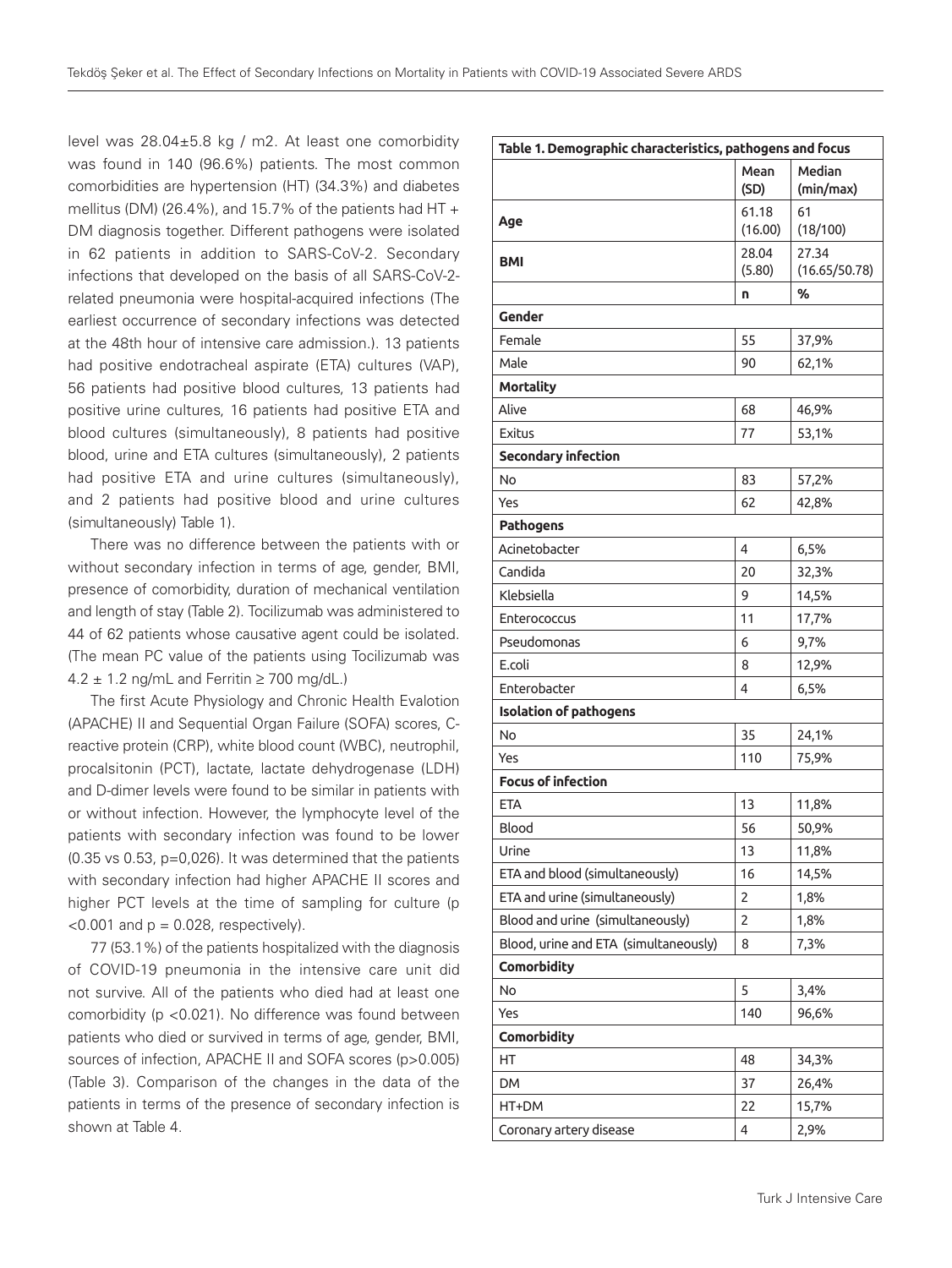| <b>Table 1. Continued</b>                                                                                                                  |              |                     |
|--------------------------------------------------------------------------------------------------------------------------------------------|--------------|---------------------|
|                                                                                                                                            | Mean<br>(SD) | Median<br>(min/max) |
| Comorbidity                                                                                                                                |              |                     |
| <b>COPD</b>                                                                                                                                | 13           | 9,3%                |
| Cerebral ischemia/hemorrhage                                                                                                               |              | 0,7%                |
| Cancer                                                                                                                                     | 9            | 6,4%                |
| Other                                                                                                                                      | 6            | 4,3%                |
| COPD: Chronic obstructive pulmonary disease, DM: Diabetes mellitus, ETA:<br>Endotracheal aspirate, HT: Hypertansion SD: Standard deviation |              |                     |

## **Discussion**

In this study, it was determined that 140 patients had comorbidity which had a significant effect on hospital mortality, 62 patients had secondary infection and 77 patients died among the 145 patients diagnosed with COVID-19 pneumonia in the intensive care unit of our center

In a study conducted in the first months of the epidemic in the Lombardy region of Italy, hospital mortality was defined as 48.8% and 53.4% in patients hospitalized in the intensive care unit. In the same study, it was emphasized that COVID-19 mortality increased due to increased length of stay in the intensive care unit and the need for long-term respiratory support (7,8).

Yang et al. stated in their study that the mortality rate increased to 81% in their patients who were under mechanical ventilation support (10). In a study conducted in Spain, it was reported that 33% of the COVID-19 patients' in intensive care units died due to hospital-acquired infections (7).

Ferrando et al. reported that patients with common comorbidities such as hypertension, obesity, and diabetes had higher APACHE II and SOFAscore and mortality rate was higher in these patients (11). In another similar study, it was indicated that the overall mortality rate in the intensive care unit was 31% as a result of conditions other than COVID-19- related ARDS (12). It was analyzed whether a secondary infection developed or not with the cultures taken after the increase in procalcitonin levels from the patients hospitalized in the intensive care unit in our study and observed that there was secondary infection in 62 of 145 patients. It was found that APACHE-II and SOFA scores which were evaluated at the time of sampling for culture in the group with secondary infection were found to be significantly higher. In both groups, it was observed that there was a proportional increase between the APACHE II score and the length of stay in the intensive care unit. Also, all patients who died had at least one comorbidity.

In another study, in terms of secondary infection rates, it was reported that the relationship between COVID-

|                                              | Patients without seondary<br>infection | Patients with secondary<br>infection | p                    |
|----------------------------------------------|----------------------------------------|--------------------------------------|----------------------|
|                                              | $(n=83)$                               | $(n=62)$                             |                      |
| Age mean (SD)                                | 59.96 (15.59)                          | 62.81 (16.51)                        | 0.293 <sup>t</sup>   |
| BMI Median (Q1/Q3)                           | 24.69 (27.68/30.12)                    | 24.22 (26.12/29.41)                  | $0.566^{\circ}$      |
| Gender, n (%)                                |                                        |                                      |                      |
| Female                                       | 31(37.3)                               | 24 (38.7)                            | 0.999c               |
| Male                                         | 52 (62.7)                              | 38 (61.3)                            |                      |
| Mortality, n (%)                             |                                        |                                      |                      |
| Alive                                        | 40 (48.2)                              | 28 (45.2)                            | 0.739c               |
| <b>Exitus</b>                                | 43 (51.8)                              | 34 (54.8)                            |                      |
| Comorbidity, n (%)                           |                                        |                                      |                      |
| No                                           | 2(2.4)                                 | 3(4.8)                               | $0.651$ <sup>f</sup> |
| Yes                                          | 81 (97.6)                              | 59 (95.2)                            |                      |
| Length of stay (hours), Median (Q1/Q3)       | 89 (171/360)                           | 99 (222/451)                         | $0.382^u$            |
| Ventilator dependent (hours), Median (Q1/Q3) | 59 (111/308)                           | 60 (174/345)                         | $0.313^u$            |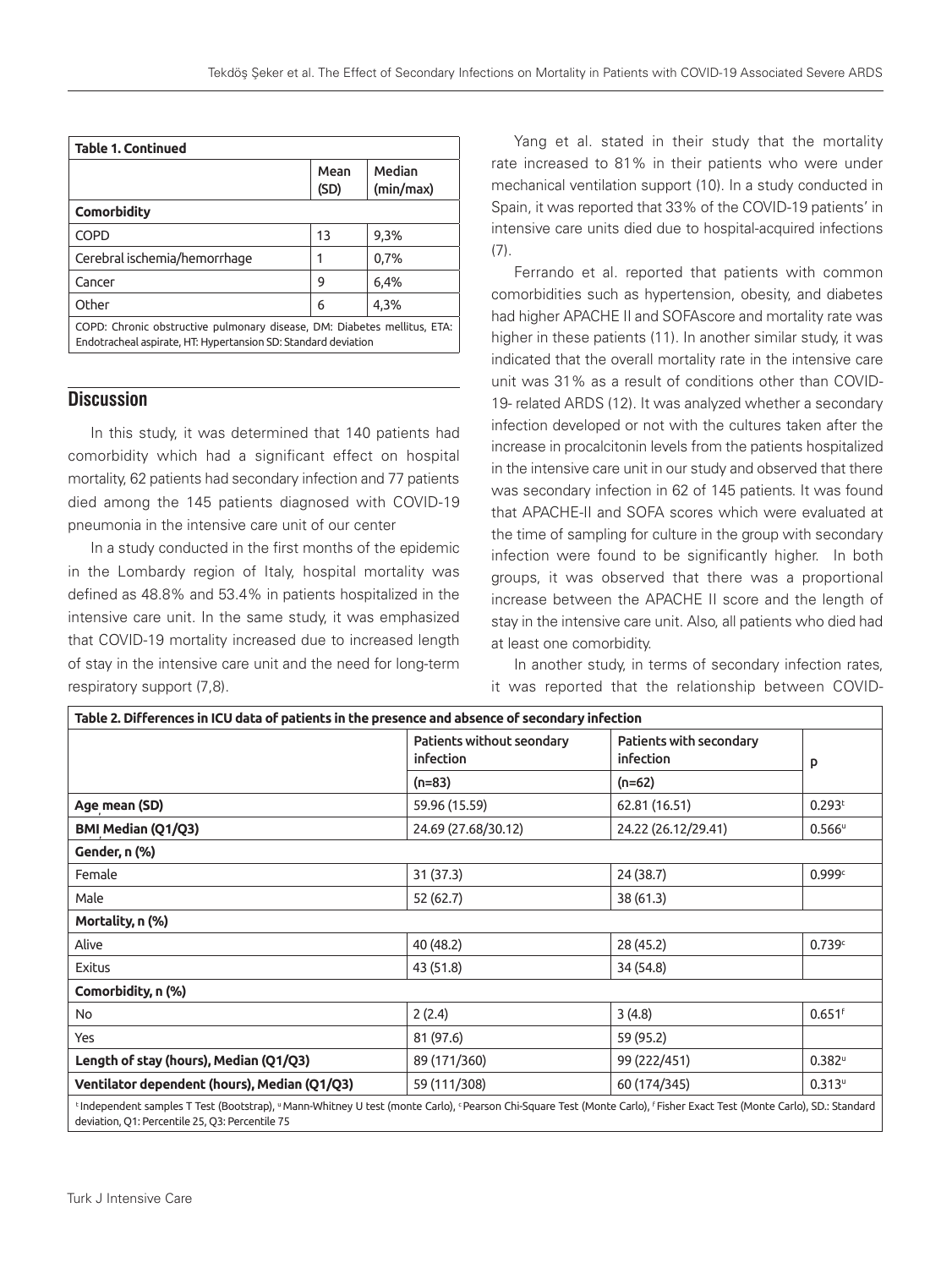| Table 3. Evaluation of patients with and without secondary infections |                                      |                                   |                |
|-----------------------------------------------------------------------|--------------------------------------|-----------------------------------|----------------|
|                                                                       | Patients without secondary infection | Patients with secondary infection |                |
|                                                                       | $(n=83)$                             | $(n=62)$                          | p <sup>u</sup> |
| APACHE II, median (Q1/Q3)                                             |                                      |                                   |                |
| First                                                                 | 15(22/28)                            | 18 (23 / 29)                      | 0,300          |
| Sampling time                                                         | 23 (25 / 29)                         | 26(31/34)                         | < 0.001        |
| Difference (first-sampling time)                                      | -2 (5 / 13)                          | 0(7/13)                           | 0,260          |
| p (for within group comparison) w                                     | < 0.001                              | < 0.001                           |                |
| SOFA, median (Q1/Q3)                                                  |                                      |                                   |                |
| First                                                                 | 6(10/12)                             | 6(10/12)                          | 0,960          |
| Sampling time                                                         | 7(8/12)                              | 8(12/14)                          | 0,012          |
| Difference (first-sampling time)                                      | $-4(0/5)$                            | $-3(2/5)$                         | 0,154          |
| p (for within group comparison) <sup>w</sup>                          | 0,945                                | 0,058                             |                |
| CRP, median (Q1/Q3)                                                   |                                      |                                   |                |
| First                                                                 | 155 (206 / 290)                      | 163 (195 / 286)                   | 0,960          |
| Sampling time                                                         | 159.42 (208.3 / 275)                 | 160 (180.5 / 290)                 | 0,516          |
| Difference (first-sampling time)                                      | $-18.58(0/20)$                       | $-26(0/14)$                       | 0,886          |
| p (for within group comparison) <sup>w</sup>                          | 0,655                                | 0,820                             |                |
| Procalcitonin, median (Q1/Q3)                                         |                                      |                                   |                |
| First                                                                 | 0.23(0.76/2.24)                      | 0.25(0.735/6.7)                   | 0,372          |
| Sampling time                                                         | 0.12(0.62/2.08)                      | 0.33(1.1/4.95)                    | 0,028          |
| Difference (first-sampling time)                                      | $-0.19(0/0)$                         | $-0.07(0/0.29)$                   | 0,226          |
| p (for within group comparison) <sup>w</sup>                          | 0,330                                | 0,893                             |                |
| WBC, median (Q1/Q3)                                                   |                                      |                                   |                |
| First                                                                 | 7.67(11.3/15.51)                     | 7.97 (10.265 / 16.57)             | 0,934          |
| Sampling time                                                         | 7.97 (10.73 / 14.16)                 | 8.1 (13.725 / 16.98)              | 0,078          |
| Difference (first-sampling time)                                      | $-0.84(0/0.61)$                      | $-0.57(0/4.79)$                   | 0,269          |
| p (for within group comparison) w                                     | 0,953                                | 0,078                             |                |
| Neu, median (Q1/Q3)                                                   |                                      |                                   |                |
| First                                                                 | 6.31(9.63/12.81)                     | 6.71 (9.31 / 14.89)               | 0,653          |
| Sampling time                                                         | 6.64 (8.39 / 12.08)                  | 7.16 (11.755 / 15.61)             | 0,114          |
| Difference (first-sampling time)                                      | $-0.079(0/1.07)$                     | $-1(0/4.37)$                      | 0,455          |
| p (for within group comparison) <sup>w</sup>                          | 0,538                                | 0,126                             |                |
| Lym, median (Q1/Q3)                                                   |                                      |                                   |                |
| First                                                                 | 0.53(0.75/1.23)                      | 0.35(0.56/1.04)                   | 0,026          |
| Sampling time                                                         | 0.57(0.78/1.34)                      | 0.57(0.955/1.36)                  | 0,378          |
| Difference (first-sampling time)                                      | 0(0/0.2)                             | 0(0.015/0.67)                     | 0,013          |
| p (for within group comparison) <sup>w</sup>                          | 0,441                                | < 0.001                           |                |
| Lactate, median (Q1/Q3)                                               |                                      |                                   |                |
| First                                                                 | 1(1.4/1.8)                           | 0.9(1.4/1.9)                      | 0,480          |
| Sampling time                                                         | 1(1.5/2.4)                           | 1.3(1.7/2.6)                      | 0,069          |
| Difference (first-sampling time)                                      | 0(0/0.5)                             | 0(0.3/0.8)                        | 0,020          |
| p (for within group comparison) <sup>w</sup>                          | 0,269                                | < 0.001                           |                |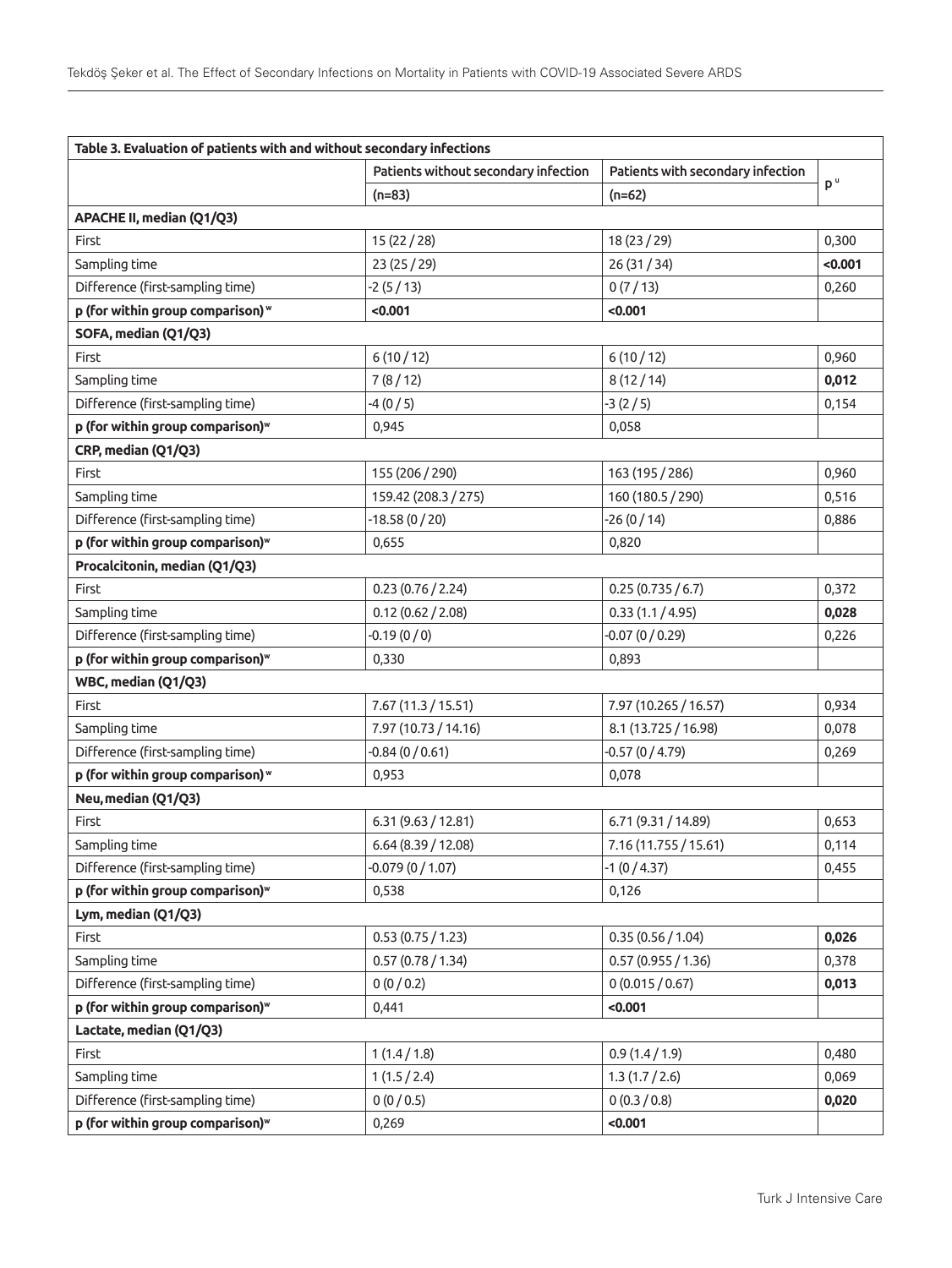| <b>Table 3. Continued</b>                                                                                                                         |                                      |                                   |                |
|---------------------------------------------------------------------------------------------------------------------------------------------------|--------------------------------------|-----------------------------------|----------------|
|                                                                                                                                                   | Patients without secondary infection | Patients with secondary infection |                |
|                                                                                                                                                   | $(n=83)$                             | $(n=62)$                          | D <sup>u</sup> |
| LDH, median (Q1/Q3)                                                                                                                               |                                      |                                   |                |
| First                                                                                                                                             | 364 (531 / 701)                      | 298 (457.5 / 670)                 | 0,225          |
| Sampling time                                                                                                                                     | 294 (494 / 701)                      | 298 (407.5 / 576)                 | 0,152          |
| Difference (first-sampling time)                                                                                                                  | $-112(0/0)$                          | $-80(0/41)$                       | 0,509          |
| p (for within group comparison) <sup>w</sup>                                                                                                      | 0,265                                | 0,577                             |                |
| Ferritin, median (Q1/Q3)                                                                                                                          |                                      |                                   |                |
| First                                                                                                                                             | 468 (891.6 / 1492.7)                 | 606.1 (932.6 / 1587)              | 0,475          |
| Sampling time                                                                                                                                     | 327.5 (763.8 / 2789)                 | 146.6 (643.15 / 2557)             | 0,624          |
| Difference (first-sampling time)                                                                                                                  | -374.1 (0 / 381.9)                   | $-669.2$ (-4.3 / 125)             | 0,227          |
| p (for within group comparison) <sup>w</sup>                                                                                                      | 0,471                                | 0,570                             |                |
| D-dimer, median (Q1/Q3)                                                                                                                           |                                      |                                   |                |
| First                                                                                                                                             | 0.66(1.78/3.5)                       | 0.85(1.755/3.95)                  | 0,507          |
| Sampling time                                                                                                                                     | 0.84(1.94/3.65)                      | 0.93(2.355/4.56)                  | 0,301          |
| Difference (first-sampling time)                                                                                                                  | 0(0/0.93)                            | 0(0/0.53)                         | 0,680          |
| p (for within group comparison) <sup>w</sup>                                                                                                      | 0,105                                | 0,108                             |                |
| "Mann-Whitney U test (Monte Carlo), "Wilcoxon Signed Ranks Test (Monte Carlo), Q1: Percentile 25, Q3: Percentile 75, *for within group comparison |                                      |                                   |                |

19 and other respiratory tract pathogens was higher than reported in previous publications (13). It was stated that 28% of the patients in intensive care units in France had secondary infection after admission and the etiological agent of infections were S. aureus, S. pneumoniae, H. influenzae and Enterobacteriaceae (14).

There is insufficient study on the prevalence of bacterial or viral secondary infections in patients admitted to the intensive care unit because of ARDS related COVID-19 (15). Secondary infections were reported in 41% of the patients admitted to the intensive care unit in North America (9,16).

Bacterial and fungal secondary infection is common in patients with viral pneumonia, and the rate of secondary infections among patients infected with respiratory viruses is between 11% and 35% (17). In our study; Candida, Enterococcus, Klebsiella, E. coli, Pseudomonas, Acinetobacter and Enterobacter species were isolated in respectively 32.3%, 17.7%, 14.5%, 12.9%, 9.7%, 6.5%, 6.5% of hospitalized patients in the intensive care unit with secondary infection. The results of our study are in accordance with the literature information reporting the bacterial or fungal secondary infection rate of patients infected with COVID-19.

It is known that the development of bacterial and fungal secondary infections with COVID-19 could increase

the severity of the disease and mortality (18). Secondary infection caused by bacteria or fungi has a great impact on the progression and prognosis of the disease, especially in critically ill patients. It causes increase in the need for intensive care supply and multiple antibiotic treatment, and most importantly, an increase in mortality (19). In a study regarding secondary infection in SARS-CoV-2 patients, it was indicated that the group with secondary infection had more severe lung lesions histopathologically, and significantly increased proinflammatory cytokines expression (20). The level of pro-inflammatory cytokines associated with severe lung injury increases significantly in COVID-19 patients, and it has been found that there is a 2.5-fold increase in mortality in patients diagnosed with COVID-19 due to the development of secondary infection (21). Regarding laboratory markers of COVID-19 patients were admitted to the intensive care unit, the highest procalcitonin level and platelet count have been associated with mortality. High levels of interleukin 6 (IL-6) were observed in deceased patients. Similarly, ferritin levels were detected to be lower than expected in previously reported hemophagocytic lenfohistiocytosis subtypes (11).

It was determined that in the group without secondary infection, there were higher differences between APACHE II and SOFA scores measured at the time of admission and sampling for culture. Likewise, there was a significant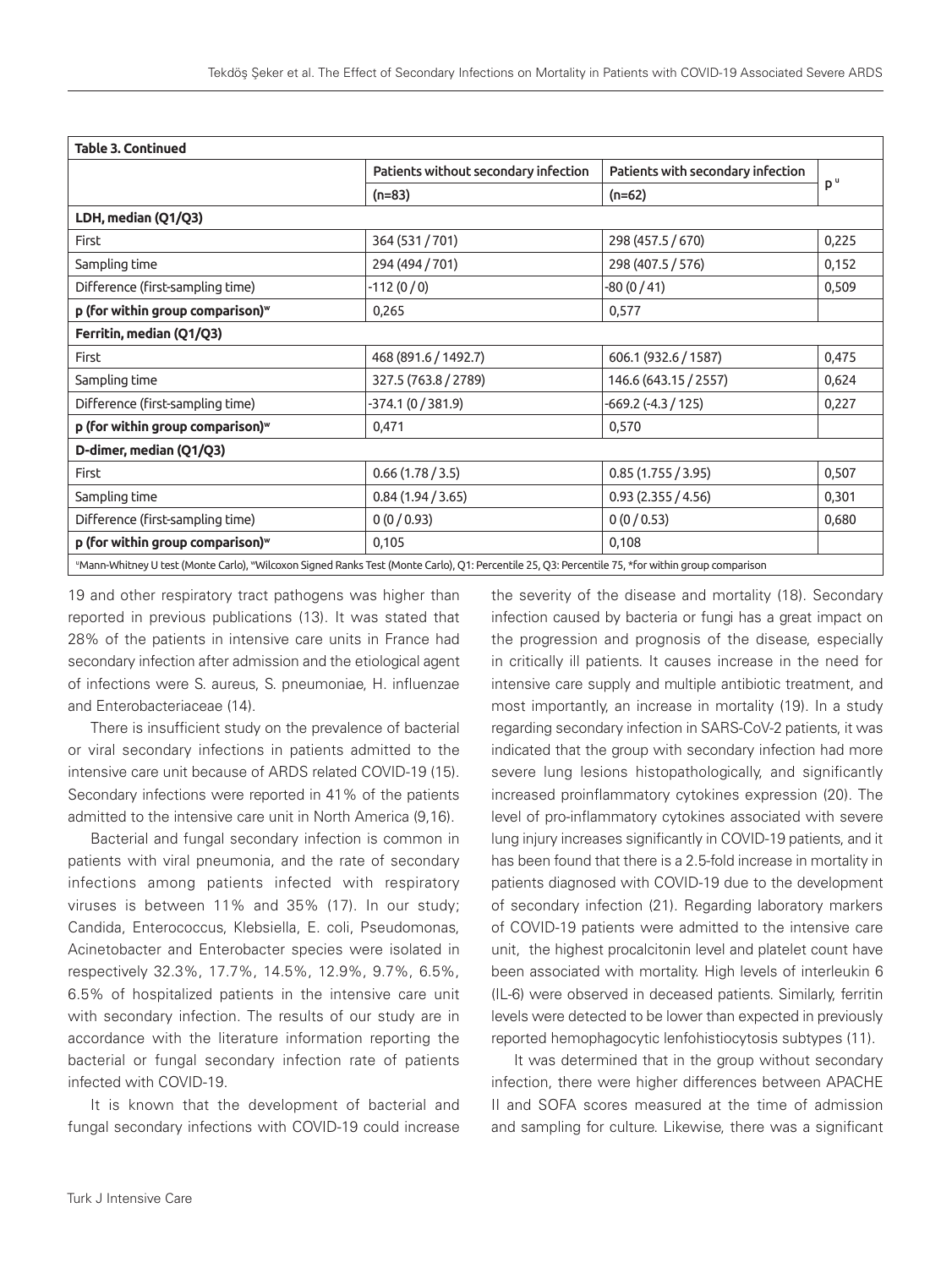| Table 4. Comparison of the changes in the data of the patients in terms of the presence of secondary infection in the ICU and mortality |                              |                                                                                                                                                             |                         |                    |                                  |                               |                       |                       |
|-----------------------------------------------------------------------------------------------------------------------------------------|------------------------------|-------------------------------------------------------------------------------------------------------------------------------------------------------------|-------------------------|--------------------|----------------------------------|-------------------------------|-----------------------|-----------------------|
|                                                                                                                                         | Patients without infection   |                                                                                                                                                             | Patients with infection |                    | infection<br>Patients<br>without | infection<br>Patients<br>with | Alive                 | 띳                     |
|                                                                                                                                         | Alive                        | 띳                                                                                                                                                           | Alive                   | 띳                  |                                  |                               | മ                     | ௨                     |
|                                                                                                                                         | $(n=40)$                     | $(n=43)$                                                                                                                                                    | $(n=28)$                | $(n=34)$           | p (Alive-EX)                     | p (Alive-EX)                  | Isolation<br>(Yes-No) | Isolation<br>(Yes-No) |
| Age, mean (SD)                                                                                                                          | 57.28 (16.27)                | 62.47 (14.67)                                                                                                                                               | 63.04 (16.72)           | 62.62 (16.59)      | 0.124 <sup>t</sup>               | $0.927$ <sup>t</sup>          | 0.163 <sup>t</sup>    | 0.966                 |
| BMI, median (Q1/Q3)                                                                                                                     | <u>ି</u><br>24.88(26.79/31.7 | 24.65(27.76/29.41)                                                                                                                                          | 24.65(26.21/29.39)      | 24.22(25.55/31.25) | 0.990                            | 0.978                         | $0.630^{\circ}$       | 0.899 <sup>u</sup>    |
| Gender, n (%)                                                                                                                           |                              |                                                                                                                                                             |                         |                    |                                  |                               |                       |                       |
| Female                                                                                                                                  | 15(37.5)                     | 16 (37.2)                                                                                                                                                   | 10(35.7)                | 14(41.2)           | 0.999                            | 0.975                         | 0.999                 | 0.815c                |
| Male                                                                                                                                    | 25 (62.5)                    | 27 (62.8)                                                                                                                                                   | 18(64.3)                | 20 (58.8)          |                                  |                               |                       |                       |
| Comorbidity, n (%)                                                                                                                      |                              |                                                                                                                                                             |                         |                    |                                  |                               |                       |                       |
| $\frac{1}{2}$                                                                                                                           | 2(5)                         | $\circ$                                                                                                                                                     | 3(10.7)                 | $\circ$            | 0.229 <sup>f</sup>               | $0.087^{f}$                   | $0.333^{f}$           |                       |
| Yes                                                                                                                                     | 38 (95)                      | 43 (100)                                                                                                                                                    | 25 (89.3)               | 34 (100)           |                                  |                               |                       |                       |
| Length of stay (hours),<br>Median (Q1/Q3)                                                                                               | 95 (239/369)                 | 82 (130/360)                                                                                                                                                | 132 (252/483.5)         | 95 (176.5/291)     | $0.269$ <sup>u</sup>             | 0.1999                        | 0.4939                | $0.657^u$             |
| (hours), Median (Q1/Q3)<br>Mechanical ventilation                                                                                       | 59.5(112/281.5)              | 58(111/326)                                                                                                                                                 | 55(167.5/346.5)         | 60(174.5/292)      | $0.914^{\circ}$                  | 0.759                         | $0.637^u$             | $0.341^u$             |
| Difference (Sampling time-first)                                                                                                        |                              |                                                                                                                                                             |                         |                    |                                  |                               |                       |                       |
| APACHE II, median (Q1/Q3)                                                                                                               | $-1(7/14)$                   | $-3(3/10)$                                                                                                                                                  | $-1(9/13)$              | 1(6/12)            | 0.016"                           | $0.552^{u}$                   | 0.995 <sup>u</sup>    | $0.092$ <sup>u</sup>  |
| SOFA, Median (Q1/Q3)                                                                                                                    | $-2(1.50/6)$                 | $-7(-3/3)$                                                                                                                                                  | $-3.50(2/8.50)$         | $-3(2/4)$          | 0.002                            | $0.249^{\circ}$               | $0.841$ <sup>u</sup>  | $0.051$ <sup>u</sup>  |
| CRP, Median (Q1/Q3)                                                                                                                     | $-18.85(0/50.50)$            | $-18.58(0/3)$                                                                                                                                               | $-62.32(-0.39/1.51)$    | $-15(0.31/49)$     | $0.477^u$                        | $0.041^u$                     | 0.129°                | $0.214^u$             |
| PCT, Median (Q1/Q3)                                                                                                                     | $-0.16(0/0.02)$              | $-0.19(0/0)$                                                                                                                                                | $-0.19(0/0.26)$         | (0(0, 29)          | $0.707$ <sup>u</sup>             | $0.634^{\circ}$               | $0.714^u$             | 0.180°                |
| WBC, Median (Q1/Q3)                                                                                                                     | $-0.94(0/0.36)$              | $-0.50(0/1.34)$                                                                                                                                             | $-1.89(0/5.30)$         | 0(0/4.79)          | $0.725^u$                        | 0.494                         | $0.701$ <sup>u</sup>  | $0.296^{\circ}$       |
| Neu, Median (Q1/Q3)                                                                                                                     | $-0.95(0/0.87)$              | $-0.50(0/1.55)$                                                                                                                                             | $-2.59(0/4.36)$         | 0(0/4.37)          | 0.546                            | $0.267^u$                     | $0.908^{\circ}$       | $0.318^{u}$           |
| Lym, Median (Q1/Q3)                                                                                                                     | 0(0/0.28)                    | $-0.21(0/0.12)$                                                                                                                                             | 0(0.06/0.81)            | 0(0/0.53)          | 0.570                            | 0.540                         | $0.071$ u             | $0.101$ <sup>u</sup>  |
| Lactate, Median (Q1/Q3)                                                                                                                 | $-0.15(0/0.60)$              | 0(0/0.40)                                                                                                                                                   | 0(0.40/0.95)            | 0(0.15/0.80)       | 0.716                            | 0.488                         | 0.073                 | $0.187^u$             |
| LDH, Median (Q1/Q3)                                                                                                                     | $-113.50(0/2)$               | $(0/0)$ 0 $6$ -                                                                                                                                             | 97.50 (0/27)            | $-74(0/67)$        | 0.598                            | $0.505^{\circ}$               | $0.839^u$             | 0.2999                |
| Ferritin, Median (Q1/Q3)                                                                                                                | $-427.99(0/348.2)$           | $-321.80(0/506.7)$                                                                                                                                          | $-796.1(-446.30/-4.3)$  | $-206.40(0/1704)$  | $0.567^u$                        | 0.009                         | $0.063^u$             | $0.815^{u}$           |
| D-dimer Median (Q1/Q3)                                                                                                                  | 0(0/1.80)                    | $-0.10(0/0.08)$                                                                                                                                             | $-0.02(0/0.60)$         | 0(0/0.53)          | $0.014^u$                        | 0.6939                        | $0.294^{\nu}$         | $0.097$ <sup>u</sup>  |
| "Independent samples T Test(Bootstrap), "Mann Whitney U                                                                                 |                              | test (monte Carlo), 'Pearson Chi-Square Test (Monte Carlo), 'Fisher Exact Test (Monte Carlo), SD.: Standard deviation, Q1: Percentile 25, Q3: Percentile 75 |                         |                    |                                  |                               |                       |                       |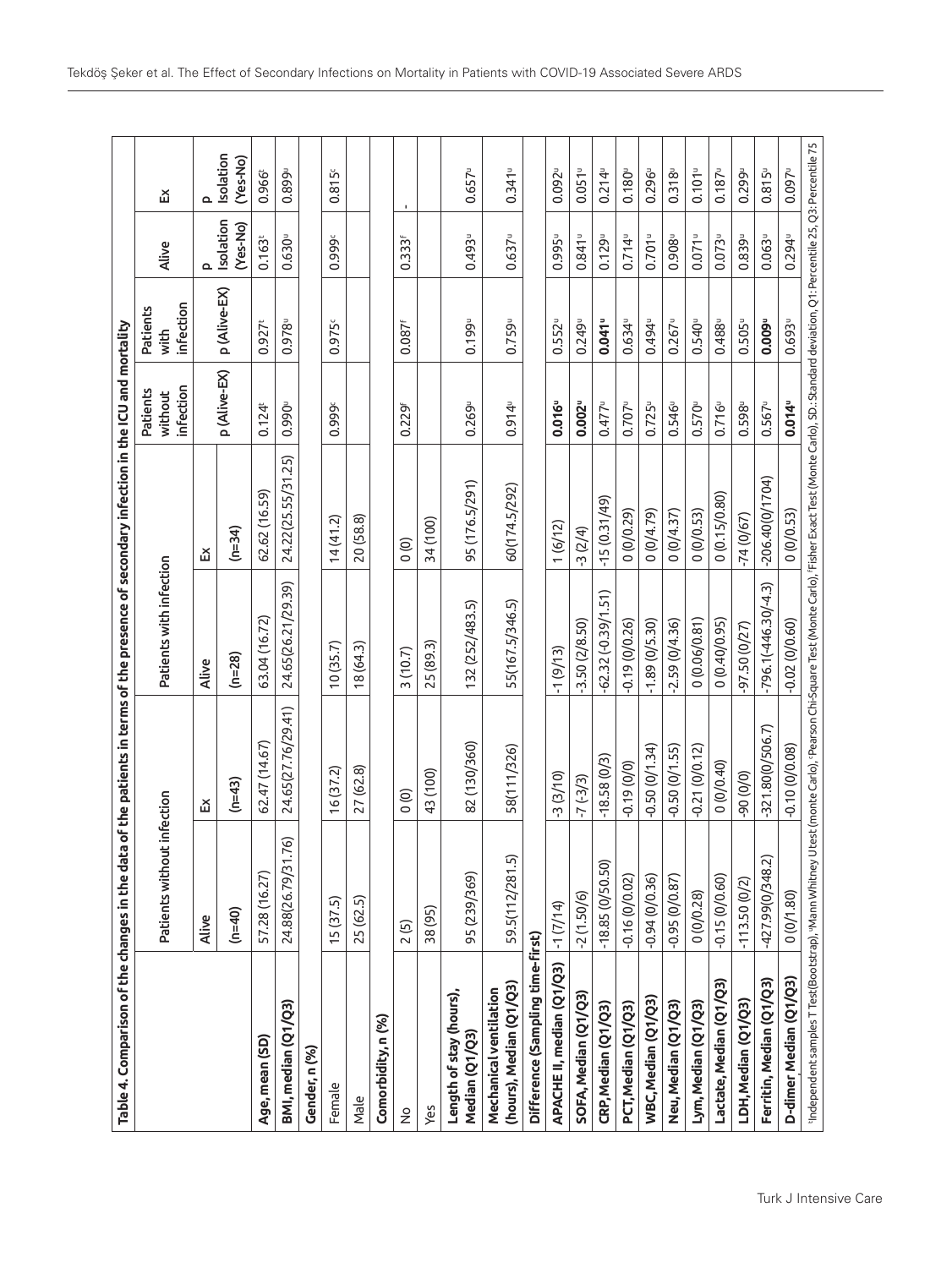increase in the levels of ferritin in surviving and deceased patients in the group with secondary infection. According to this finding, it suggests that secondary infections were developed after COVID-19 infections play an important role in the clinical outcomes of patients. In the group without secondary infections, the d-dimer levels of the surviving and deceased patients decreased significantly. We believe that secondary infection in COVID-19 patients may cause an increase in the severity of the disease with systemic inflammation and delay the recovery time.

As a result, secondary infection with different bacteria or fungi on the background of SARS-COV-2 is a serious problem in the COVID-19 pandemic. However, there are few reports of SARS-CoV-2 coexistence with bacterial, fungal, viral infections. The clinical data of secondary infection associated with SARS-CoV-2 play an important role in guiding evidence-based treatment of COVID-19. Critically ill patients who had secondary infections caused by viruses, bacteria, and fungi have a significantly higher rate of mortality and longer length of stay in the intensive care unit than patients without secondary infection. For this reason, it is necessary to reveal the comorbidities of patients with COVID-19, especially in the intensive care unit, as well as the development of secondary infections in the early period. Taking such an approach to COVID-19 patients provides an important insight to the clinician in terms of definitive treatment, accurate prevention and treatment of infectious complications, and helps to effectively reduce the mortality rate of patients infected with the coronavirus.

Limitations of the study: The study was pallned retrospective.

#### Ethics

Ethics Committee Approval: University of Health Sciences Turkey, Bakırköy Dr. Sadi Konuk Training and Research Hospital Training and Research Hospital garnered on 08/06/2020 under number 2020/248.

**Informed Consent: Retrospective study.** 

**Peer-review:** Externally and internally peer-reviewed.

#### Authorship Contributions

Concept: Z.Ç., Y.T.Ş., Design: Y.T.Ş., E.G., Data Collection and Process: Z.Ç., Y.T.Ş., Analysis or Interpretation: Y.T.Ş., E.G., Z.Y., Literature Search: Z.Ç., Y.T.Ş., Writing: Z.Ç., Y.T.Ş

**Conflict of Interest:** No conflict of interest was declared by the authors.

Financial Disclosure: The authors declared that this study received no financial support.

## **References**

- 1. World Health Organization (WHO). Coronavirus disease 2019 Situation Report 51 11th March 2020. World Heal Organ. 2020;2019(March):2633.
- 2. Zhu N, Zhang D, Wang W, Li X, Yang B, Song J, et al. A Novel Coronavirus from Patients with Pneumonia in China, 2019. N Engl J Med. 2020 Feb 20;382(8):727–33.
- 3. Zheng Z, Peng F, Xu B, Zhao J, Liu H, Peng J, et al. Risk factors of critical & mortal COVID-19 cases: A systematic literature review and meta-analysis. J Infect. 2020 Apr;
- 4. Lansbury L, Lim B, Baskaran V, Lim WS. Co-infections in people with COVID-19: a systematic review and meta-analysis. J Infect. 2020 Aug;81(2):266–75.
- 5. Paget C, Trottein F. Mechanisms of bacterial superinfection postinfluenza: A role for unconventional T cells. Front Immunol. 2019;10(MAR).
- 6. Lai C-C, Wang C-Y, Hsueh P-R. Co-infections among patients with COVID-19: The need for combination therapy with non-anti-SARS-CoV-2 agents? J Microbiol Immunol Infect. 2020 Aug;53(4):505–12.
- 7. Bardi T, Pintado V, Gomez-Rojo M, Escudero-Sanchez R, Azzam Lopez A, Diez-Remesal Y, et al. Nosocomial infections associated to COVID-19 in the intensive care unit: clinical characteristics and outcome. Eur J Clin Microbiol Infect Dis [Internet]. 2021;40(3):495–502.
- 8. Avan Mutlu T, Bozok T. COVID-19 Hastalarının Alt Solunum Yolu Örneklerinden İzole Edilen Bakteriyel Etkenlerin İdentifikasyonu ve Antibakteriyel Direnç Paternlerinin İncelenmesi. Türk Mikrobiyoloji Cemiy Derg. 2022;52(1):48–55.
- 9. Tayşi M, Yıldırım F. COVID-19 hastalarında ko-enfeksiyonlar ve sekonder enfeksiyonlar: Sıklığı ve yönetimi. In 2021.
- 10. Yang X, Yu Y, Xu J, Shu H, Xia J, Liu H, et al. Clinical course and outcomes of critically ill patients with SARS-CoV-2 pneumonia in Wuhan, China: a single-centered, retrospective, observational study. Lancet Respir Med. 2020 May;8(5):475–81.
- 11. Ferrando C, Mellado-Artigas R, Gea A, Arruti E, Aldecoa C, Bordell A, et al. Patient characteristics, clinical course and factors associated to ICU mortality in critically ill patients infected with SARS-CoV-2 in Spain: A prospective, cohort, multicentre study. Rev Esp Anestesiol Reanim. 2020 Oct;67(8):425–37.
- 12. Bellani G, Laffey JG, Pham T, Fan E, Brochard L, Esteban A, et al. Epidemiology, Patterns of Care, and Mortality for Patients With Acute Respiratory Distress Syndrome in Intensive Care Units in 50 Countries. JAMA. 2016 Feb;315(8):788–800.
- 13. Kim D, Quinn J, Pinsky B, Shah NH, Brown I. Rates of Co-infection Between SARS-CoV-2 and Other Respiratory Pathogens. JAMA. 2020 May;323(20):2085–6.
- 14. Contou D, Claudinon A, Pajot O, Micaëlo M, Longuet Flandre P, Dubert M, et al. Bacterial and viral co-infections in patients with severe SARS-CoV-2 pneumonia admitted to a French ICU. Ann Intensive Care. 2020 Sep;10(1):119.
- 15. Cox MJ, Loman N, Bogaert D, O'Grady J. Co-infections: potentially lethal and unexplored in COVID-19. The Lancet Microbe [Internet]. 2020 May 1;1(1):e11.
- 16. Lehmann CJ, Pho MT, Pitrak D, Ridgway JP, Pettit NN. Community Acquired Co-infection in COVID-19: A Retrospective Observational Experience. Clin Infect Dis an Off Publ Infect Dis Soc Am. 2020 Jul;
- 17. Klein EY, Monteforte B, Gupta A, Jiang W, May L, Hsieh Y-H, et al. The frequency of influenza and bacterial coinfection: a systematic